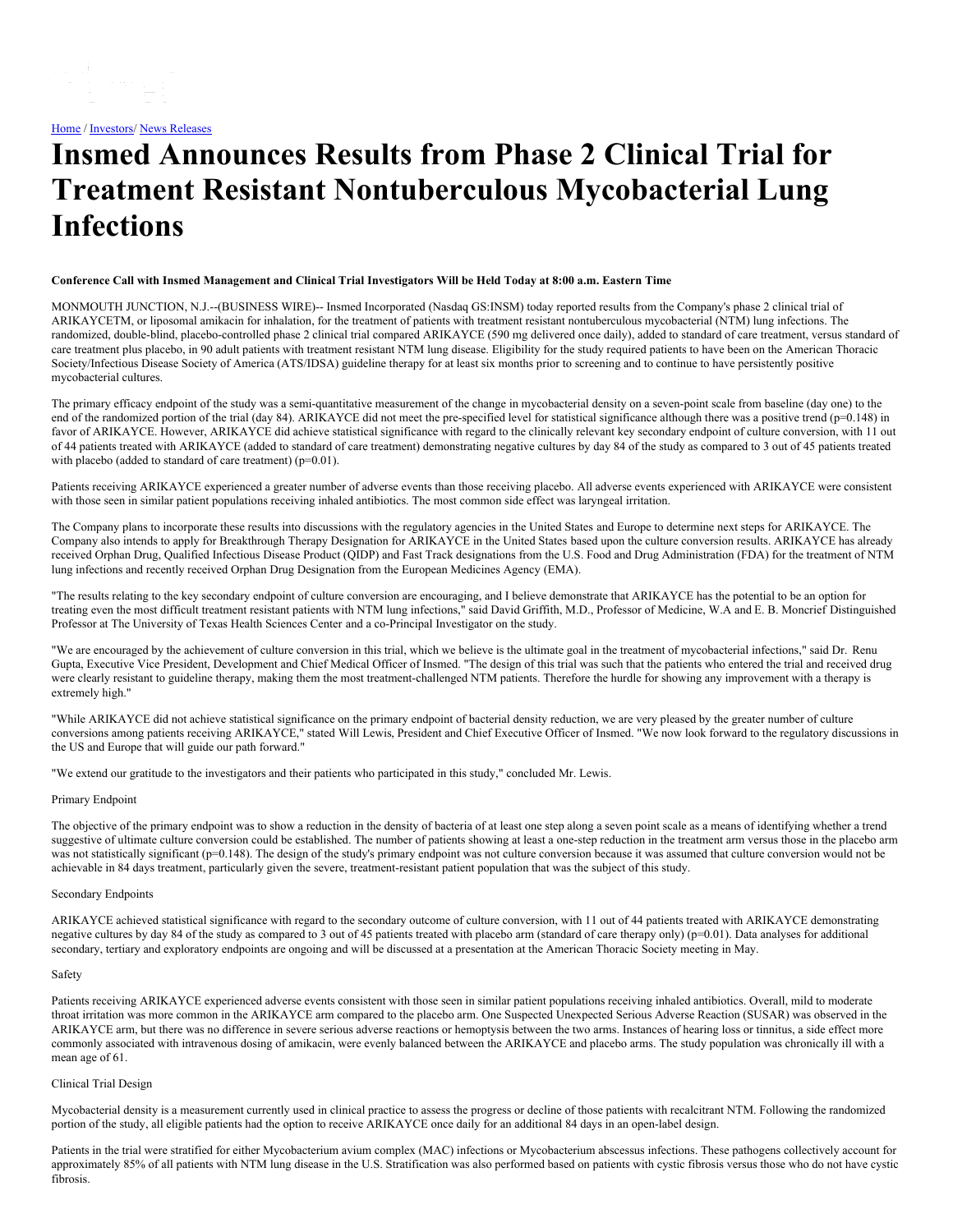#### Conference Call and Webcast

Insmed management will host an investment community conference call today at 8:00 a.m. Eastern time, featuring several clinical trial investigators who are experts in NTM. Shareholders and other interested parties may participate in the call by dialing 888-803-5993 (domestic) or 706-634-5454 (international) and referencing conference ID number 19390649. The call will be webcast live and archived at [http://investor.insmed.com/events.cfm](http://cts.businesswire.com/ct/CT?id=smartlink&url=http%3A%2F%2Finvestor.insmed.com%2Fevents.cfm&esheet=50831955&newsitemid=20140326005630&lan=en-US&anchor=http%3A%2F%2Finvestor.insmed.com%2Fevents.cfm&index=1&md5=ce3683c62b5dd24b2be176ecaa09f1bc).

A replay of the conference call will be accessible two hours after its completion through April 1, 2014 by dialing 855-859-2056 (domestic) or 404-537-3406 (international) and referencing conference ID number 19390649. The call will also be archived for 90 days on the Company's website at [www.insmed.com.](http://cts.businesswire.com/ct/CT?id=smartlink&url=http%3A%2F%2Fwww.insmed.com&esheet=50831955&newsitemid=20140326005630&lan=en-US&anchor=www.insmed.com&index=2&md5=5cde8dfe3e0a6debe9f506f381187dc7)

#### About Nontuberculous Mycobacteria (NTM)

Nontuberculous mycobacteria (NTM) are organisms found in the soil and water that can cause serious lung disease in susceptible individuals, for which there are currently limited effective treatments and no approved therapies. The prevalence of NTM disease is reported to be increasing, and according to reports from the American Thoracic Society is believed to be greater than that of tuberculosis in the U.S. According to the National Center for Biotechnology Information, epidemiological studies show that presence of NTM infection is increasing in developing countries, perhaps because of the implementation of tap water. Women with characteristic phenotype are believed to be at higher risk of acquiring NTM infection along with patients with defects on cystic fibrosis transmembrane conductance regulators.

NTM lung disease is often a chronic condition that can lead to progressive inflammation and lung damage, and is characterized by bronchiectasis and cavitary disease. NTM infections often require lengthy hospital stays for medical management. Treatment usually involves multi-drug regimens that can be poorly tolerated and have limited effectiveness, especially in patients with severe disease or in those who have failed prior treatment attempts. According to a company-sponsored patient chart study conducted by Clarity Pharma Research, approximately 50,000 patients suffering from NTM lung disease visited physician offices in the U.S. during 2011.

## About ARIKAYCE®

ARIKAYCE is a form of the antibiotic amikacin, which is enclosed in nanocapsules of lipid called liposomes. This advanced pulmonary liposome technology prolongs the release of amikacin in the lungs while minimizing systemic exposure. The treatment uses biocompatible lipids endogenous to the lung that are formulated into small (0.3 micron), charge-neutral liposomes. ARIKAYCE is administered once-daily using an optimized, investigational eFlow® Nebulizer System manufactured by PARI Pharma GmbH, a novel, highly efficient and portable aerosol delivery system.

This is the first controlled clinical trial of an antibiotic in patients suffering from NTM lung infections. There are no drugs approved by the FDA for the treatment of this chronic, debilitating disease.

# About eFlow® Technology and PARI Pharma

ARIKAYCE is delivered by an investigational eFlow® Nebulizer System developed by PARI Pharma and optimized specifically for ARIKAYCE. The optimized device uses eFlow Technology to enable highly efficient aerosolization of medication including liposomal formulations via a vibrating, perforated membrane that includes thousands of laser-drilled holes. Compared with other nebulization technologies, eFlow Technology produces aerosols with a very high density of active drug, a precisely defined droplet size and a high proportion of respirable droplets delivered in the shortest possible period of time. eFlow Technology is not an ultrasonic nebulizer technology and is not a general purpose electronic aerosol generator nebulizer technology. Combined with its quiet mode of operation, small size, light weight and battery use, eFlow Technology reduces the burden of taking daily, inhaled treatments.

#### About Insmed

Insmed Incorporated is a biopharmaceutical company dedicated to improving the lives of patients battling serious lung diseases. Insmed is focused on the development and commercialization of ARIKAYCE™, or liposomal amikacin for inhalation, for at least two identified orphan patient populations: patients with nontuberculous mycobacteria (NTM) lung infections and cystic fibrosis (CF) patients with Pseudomonas aeruginosa lung infections. For more information, please visit [http://www.insmed.com](http://cts.businesswire.com/ct/CT?id=smartlink&url=http%3A%2F%2Fwww.insmed.com&esheet=50831955&newsitemid=20140326005630&lan=en-US&anchor=http%3A%2F%2Fwww.insmed.com&index=3&md5=eb79d41dd2be411a284527ca39a45f77).

#### Forward-looking Statements

This release contains forward-looking statements. Words, and variations of words, such as "intend," "expect," "will," "anticipate," "believe," "continue," "propose" and similar expressions are intended to identify forward-looking statements. Investors are cautioned that such statements in this release, including statements relating to the status, results and timing of clinical trials and clinical data, the anticipated benefits of Insmed's products, the anticipated timing of regulatory submissions, and the ability to obtain required regulatory approvals, the ability to obtain a Breakthrough Therapy Designation for ARIKAYCE in the U.S., bring products to market and successfully commercialize products constitute forward-looking statements that involve risks and uncertainties that could cause actual results to differ materially from those in the forward-looking statements. Such risks and uncertainties include, without limitation, failure or delay of European, Canadian, U.S. Food and Drug Administration and other regulatory reviews and approvals, competitive developments affecting the Company's product candidates, delays in product development or clinical trials or other studies, patent disputes and other intellectual property developments relating to the Company's product candidates, unexpected regulatory actions, delays or requests, the failure of clinical trials or other studies or results of clinical trials or other studies that do not meet expectations, the fact that subsequent analyses of clinical trial or study data may lead to different (including less favorable) interpretations of trial or study results or may identify important implications of a trial or study that are not reflected in Company's prior disclosures, and the fact that trial or study results or subsequent analyses may be subject to differing interpretations by regulatory agencies, the inability to successfully develop the Company's product candidates or receive necessary regulatory approvals, inability to make product candidates commercially successful, changes in anticipated expenses, changes in the Company's financing requirements or ability raise additional capital, and other risks and challenges detailed in the Company's filings with the U.S. Securities and Exchange Commission, including its Annual Report on Form 10-K for the year ended December 31, 2013. Investors are cautioned not to place undue reliance on any forward-looking statements that speak only as of the date of this news release. The Company undertakes no obligation to update these forward-looking statements to reflect events or circumstances or changes in its expectations.

## Select ARIKAYCE™ Clinical Data

TARGET NTM (TR02-112 STUDY): Change from Baseline on the Full Semi Quantitative Scale for Mycobacterial Culture, mITT Population

| Day 84       | <b>ARIKAYCE</b><br>590 mg QD<br>$(N=44)$ | Placebo<br>$(N=45)$ | Overall<br>$(N=89)$ |
|--------------|------------------------------------------|---------------------|---------------------|
| -6           | 1(2.3)                                   | $\mathbf{0}$        | 1(1.1)              |
| $-5$         | $\theta$                                 | $\mathbf{0}$        | $\mathbf{0}$        |
| $-4$         | 1(2.3)                                   | $\mathbf{0}$        | 1(1.1)              |
| $-3$         | 3(6.8)                                   | 1(2.2)              | 4(4.5)              |
| $-2$         | 4(9.1)                                   | 6(13.3)             | 10(11.2)            |
| $-1$         | 9(20.5)                                  | 6(13.3)             | 15(16.9)            |
| $\mathbf{0}$ | 20(45.5)                                 | 20(44.4)            | 40(44.9)            |
| $+1$         | 3(6.8)                                   | 7(15.6)             | 10(11.2)            |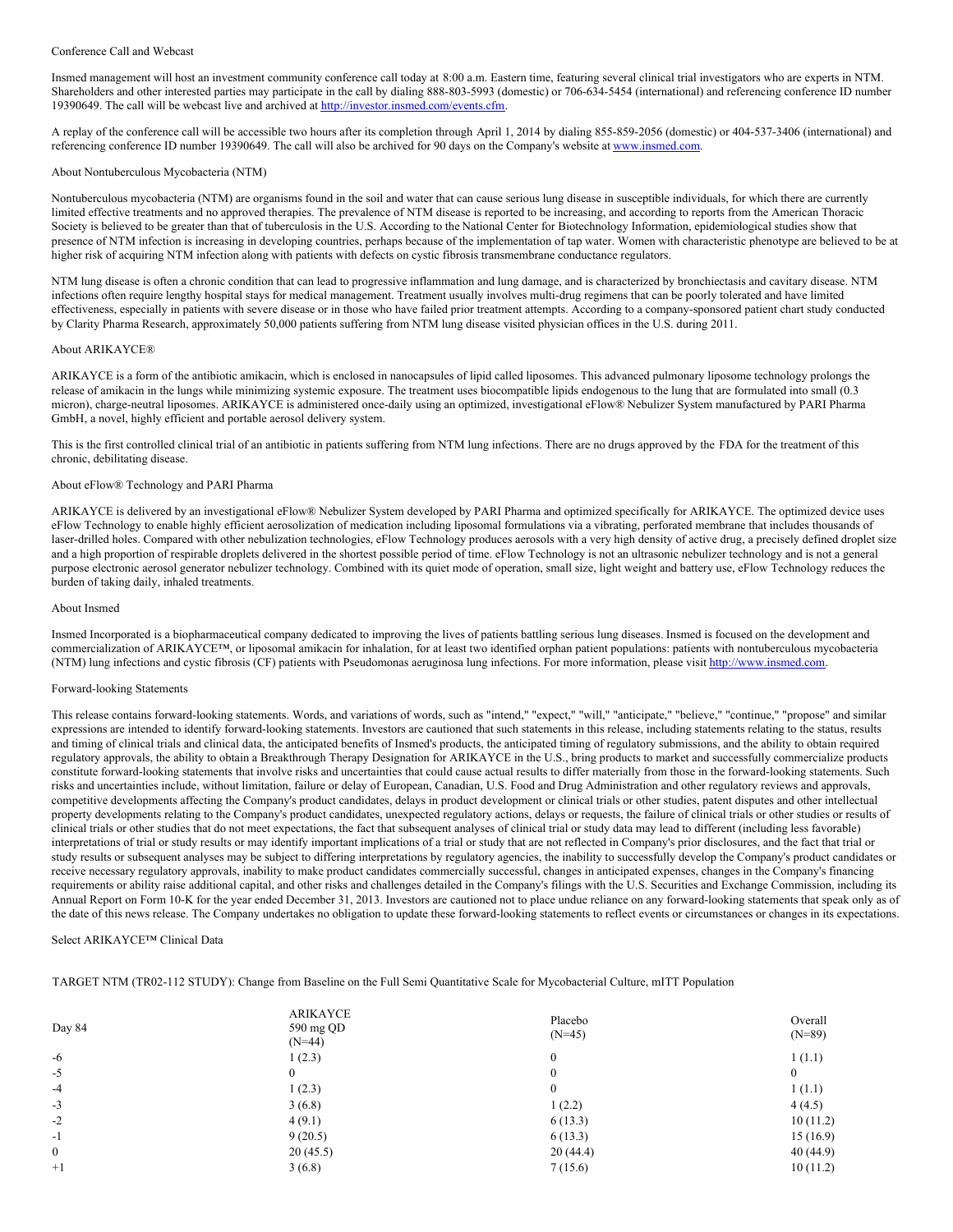| $\pm 3$      | $\oint (2.3)$                                                                                                  | $\lambda(6.7)$ | 7 (7:4) |
|--------------|----------------------------------------------------------------------------------------------------------------|----------------|---------|
| $+4$         | (2.3)                                                                                                          | 2(4.4)         | 3(3.4)  |
| $+5$         |                                                                                                                |                |         |
| $+6$         |                                                                                                                |                |         |
| $+7$ (Death) | $1*(2.3)$                                                                                                      |                | 1(1.1)  |
|              | * Death determined to be not related to study drug; data handling rules require any death to be scored as a +7 |                |         |

TARGET NTM (TR02-112 STUDY): Summary of semi quantitative data for mITT population

|                                                             | <b>ARIKAYCE</b> |                                                 | Placebo          |                                                 |
|-------------------------------------------------------------|-----------------|-------------------------------------------------|------------------|-------------------------------------------------|
|                                                             | # of Patients   | Cumulative<br>Sum of<br>Changes on<br>the Scale | # of Patients    | Cumulative<br>Sum of<br>Changes on<br>the Scale |
| Patients with                                               |                 |                                                 |                  |                                                 |
| decrease in<br>bacterial<br>density on the<br>scale         | 18              | $-36$                                           | 13               | $-21$                                           |
| Patients with no<br>change on the<br>scale                  | 20              | $\boldsymbol{0}$                                | 20               | $\bf{0}$                                        |
| Patients with<br>increase in<br>bacterial<br>density on the | 5               | $+10$                                           | 12               | $+21$                                           |
| scale<br>Patient death                                      | $1*$            | $+7$                                            | $\boldsymbol{0}$ | $\boldsymbol{0}$                                |

 $*$  Death determined to be not related to study drug, data handling rules require any death to be scored as a +7

# ARIKAYCE: TARGET NTM (TR02-112 STUDY): Overview of Adverse Events

| Number (%) of subjects with<br>41 (93.2)<br>40 (88.9)<br>treatment-emergent adverse<br>events<br>Number of treatment-<br>240<br>140<br>380<br>emergent adverse events | 81 (91.0) |
|-----------------------------------------------------------------------------------------------------------------------------------------------------------------------|-----------|
|                                                                                                                                                                       |           |
|                                                                                                                                                                       |           |
| Number $(\%)$ of subjects with treatment-emergent adverse events by maximum severity                                                                                  |           |
| Grade 1: Mild<br>12(27.3)<br>25(55.6)                                                                                                                                 | 37(41.6)  |
| Grade 2: Moderate<br>24(54.5)<br>10(22.2)                                                                                                                             | 34(38.2)  |
| Grade 3: Severe<br>4(9.1)<br>5(11.1)                                                                                                                                  | 9(10.1)   |
| Grade 4: Life Threatening or<br>$\mathbf{0}$<br>$\boldsymbol{0}$<br>$\boldsymbol{0}$<br>Disabling                                                                     |           |
| Grade 5: Death<br>$1*(2.3)$<br>$\mathbf{0}$<br>1(1.1)                                                                                                                 |           |
| Number (%) of subjects with treatment-emergent adverse events by seriousness                                                                                          |           |
| Serious<br>8(18.2)<br>4(8.9)                                                                                                                                          | 12(13.5)  |
| Not Serious<br>33 (75.0)<br>36(80.0)                                                                                                                                  | 69(77.5)  |
| Number of treatment-                                                                                                                                                  |           |
| 5<br>17<br>emergent serious adverse<br>12<br>events                                                                                                                   |           |
| Number (%) of subjects with treatment-emergent adverse events by strongest relationship to study drug [1]                                                             |           |
| Related<br>32(72.7)<br>17(37.8)                                                                                                                                       | 49(55.1)  |
| Not Related<br>9(20.5)<br>23(51.1)                                                                                                                                    | 32(36.0)  |
| Number of subjects who<br>9<br>9<br>$\boldsymbol{0}$<br>discontinued                                                                                                  |           |

\* Death determined to be not related to study drug